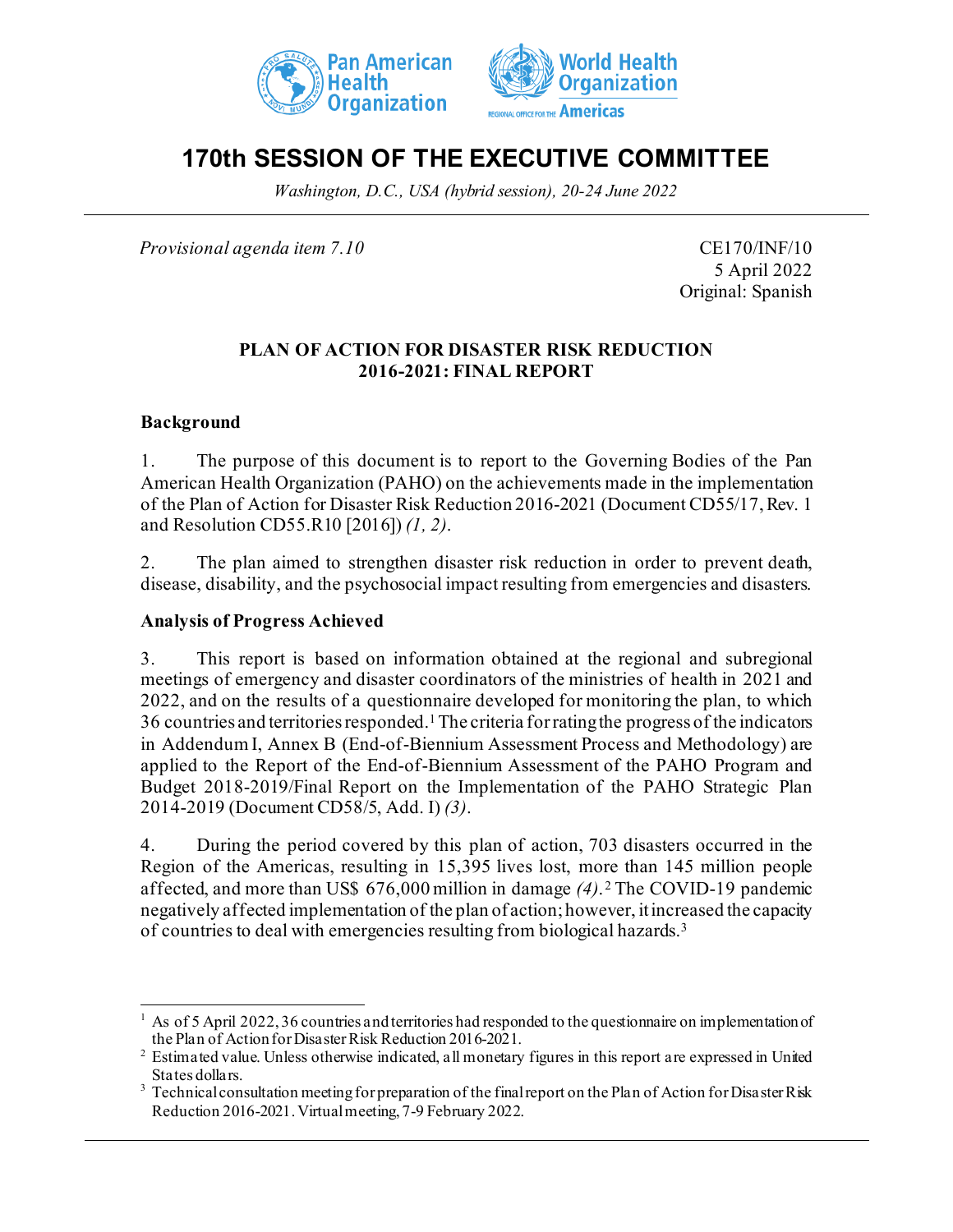5. During the period 2016-2021, two collaborating centers have supported emergency preparedness and disaster risk reduction work: the Yale New Haven Center For Emergency Preparedness And Disaster Response (United States of America) and the Collaborating Center for Resilient Health Systems (Mexican Social Security Institute—IMSS) *(5)*. In addition, collaboration with Evidence Aid has provided disaster risk management professionals and organizations in the health sector with the evidence they need to make decisions based on a collection of summaries on resilient health systems in the context of disasters and other health emergencies *(6)*.

6. Implementation of the plan of action integrated cross-cutting approaches —people-centered actions; multi-hazard approach; a gender, equity, ethnic group, human-rights, and disability approach—that contributed to the alignment of cooperation to help countries meet the goals of the Sendai Framework for Disaster Risk Reduction 2015-2030 *(7)*. In 2016, the Latin American and Caribbean Network for Inclusive Disaster Risk Reduction and Disability (GIRDD-LAC Network) was established to promote the inclusion of people with disabilities *(8)*. In 2019, the Indigenous Knowledge and Disaster Risk Reduction Network *(9)* was created to advance disaster risk reduction with an emphasis on health and resilience in indigenous communities in the Region. That same year, PAHO published a Guidance Note on Health Disaster Risk Management with Indigenous Peoples *(10)*, and simulation exercises were conducted to improve health disaster risk management with indigenous peoples, employing a methodology using scenarios with parallel perspectives *(11)*. Regarding the gender approach, at the beginning of the COVID-19 pandemic, a guide was published with key considerations for integrating gender equality into the response to health emergencies and disaster risk reduction, including the pandemic *(12)*.

# *Strategic Line of Action 1: Recognizing disaster risk in the health sector*

7. The number of countries and territories that evaluate risk as a key element of disaster risk management in the health sector increased from six countries in 2017 to 19 in 2021. A disaster risk assessment with a multi-hazard approach that includes the evaluation of hazards, capacities, and vulnerabilities was carried out by 19 countries and territories, representing 53% progress (19 out of 36) toward achieving the target. However, during this period, 25 countries conducted a national health sector hazard assessment, 23 had a national health sector vulnerability assessment, and 26 had a national assessment of their response capacities.

8. During this period, the World Health Organization (WHO) collaborated in the development of the Strategic Toolkit for Assessing Risks (STAR) *(13)*, and together with experts from the countries, the Preparedness Index for Health Emergencies and Disasters was developed *(14)*. Bolivia, Chile, Costa Rica, the Dominican Republic, Ecuador, Guatemala, Nicaragua, Panama, Paraguay, Saint Lucia, and the Turks and Caicos Islands used these risk assessment tools during the process of updating their multi-hazard response frameworks for the health sector *(15)*. In the Region, 500 health and risk management professionals were trained in these methodologies. At the subnational level, Nicaragua assessed the risk of emergencies and disasters in the country's 153 municipalities, despite the pandemic.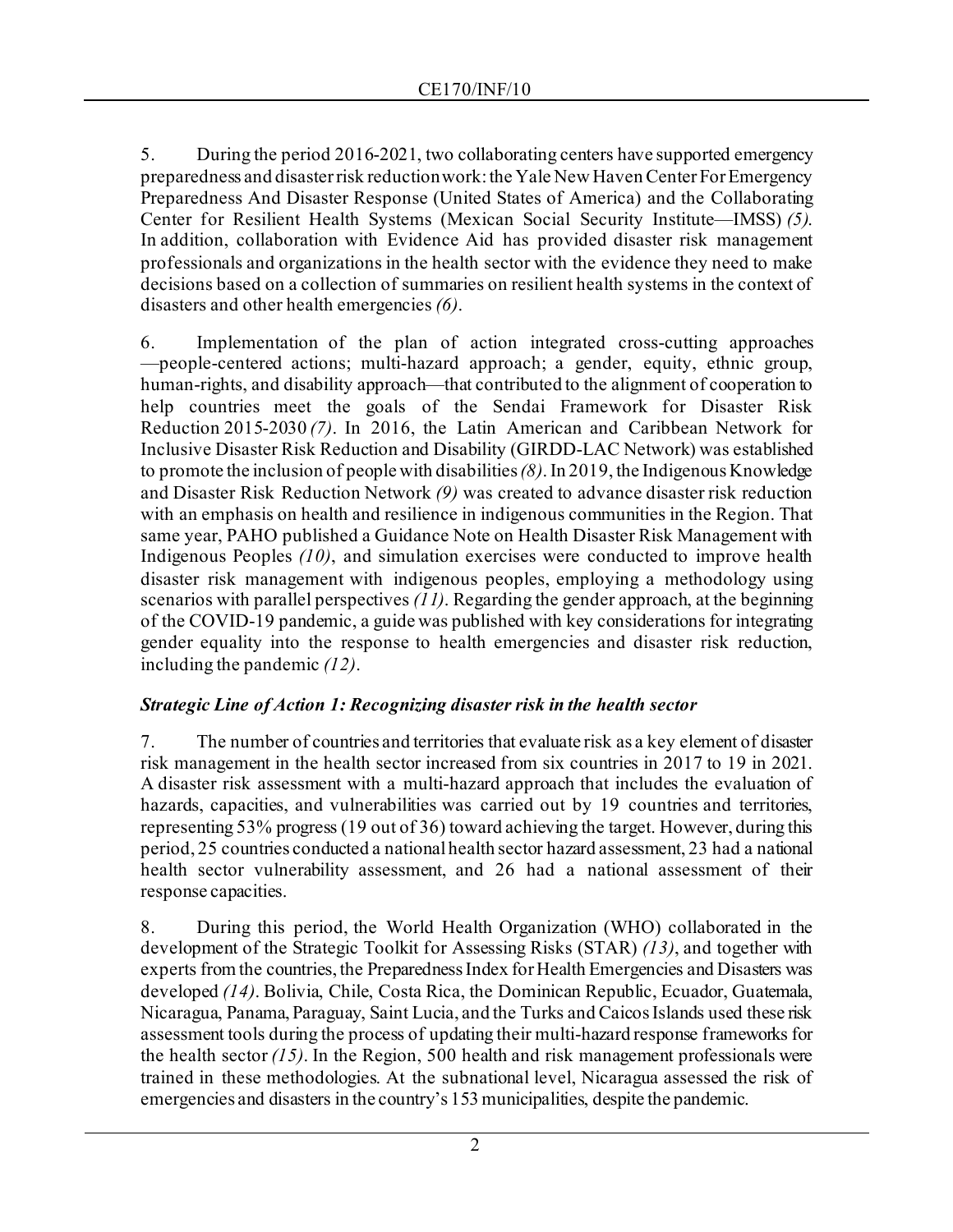| <b>Objective 1.1:</b> To evaluate disaster risk in the health sector                                                                    |                                                                                                                                                                                                                                                             |  |
|-----------------------------------------------------------------------------------------------------------------------------------------|-------------------------------------------------------------------------------------------------------------------------------------------------------------------------------------------------------------------------------------------------------------|--|
| Indicator, baseline, and target                                                                                                         | <b>Status</b>                                                                                                                                                                                                                                               |  |
| <b>1.1.1</b> Number of countries that have<br>evaluated disaster risk in the health sector<br>Baseline $(2016): 0$<br>Target (2021): 35 | <b>Partially achieved.</b> A total of 19 countries<br>have evaluated disaster risk in the health sector<br>Another 11 countries are making progress<br>toward achieving this indicator. This<br>represents 85% progress toward achieving<br>this indicator. |  |

## *Strategic Line of Action 2: Governance of disaster risk management in the health sector*

9. Twenty-five countries reported that they have a formal coordination office with full-time staff and a budget (24 countries at the national level and one at the subnational level), while eight countries indicated that they lack an official coordination office with an operating budget. During the regional consultation meeting in February 2022, countries expressed concern about the limited progress made in strengthening emergency and disaster risk management offices; in some cases, there has even been a decrease in staff and funding for already established structures.

10. Thirty-two countries and territories have a national committee for health emergencies and disasters. The Ministry of Health is represented on these committees in 100% of cases; local government is represented in 50% of cases; nongovernmental organizations, 66%; social security institutes, 59%; military and civil defense, 66%; and private sector, 53%. Guatemala established a national roundtable for strengthening the inclusion of persons with disabilities in health risk management, a milestone in the inclusion of persons with disabilities in the Region. The objective of the roundtable is to coordinate joint actions between the Ministry of Public Health and Social Assistance of Guatemala, civil society, and other key actors to develop and promote strategies with an inclusive approach to health risk management *(16)*.

| Indicator, baseline, and target                                                                                                   | <b>Status</b>                                                                                                                                                                                                                                                                                      |
|-----------------------------------------------------------------------------------------------------------------------------------|----------------------------------------------------------------------------------------------------------------------------------------------------------------------------------------------------------------------------------------------------------------------------------------------------|
| 2.1.1 Number of countries with full-time<br>staff assigned to disaster risk reduction<br>Baseline (2016): 15<br>Target (2021): 30 | <b>Partially achieved.</b> A total of 25 countries<br>have full-time staff and a budget allocated to<br>health emergency and disaster risk<br>management (24 countries at the national level<br>and one at the subnational level). This<br>represents 83% progress toward achieving<br>the target. |

**Objective 2.1:** To strengthen the organizational structure of disaster risk management offices in the ministries of health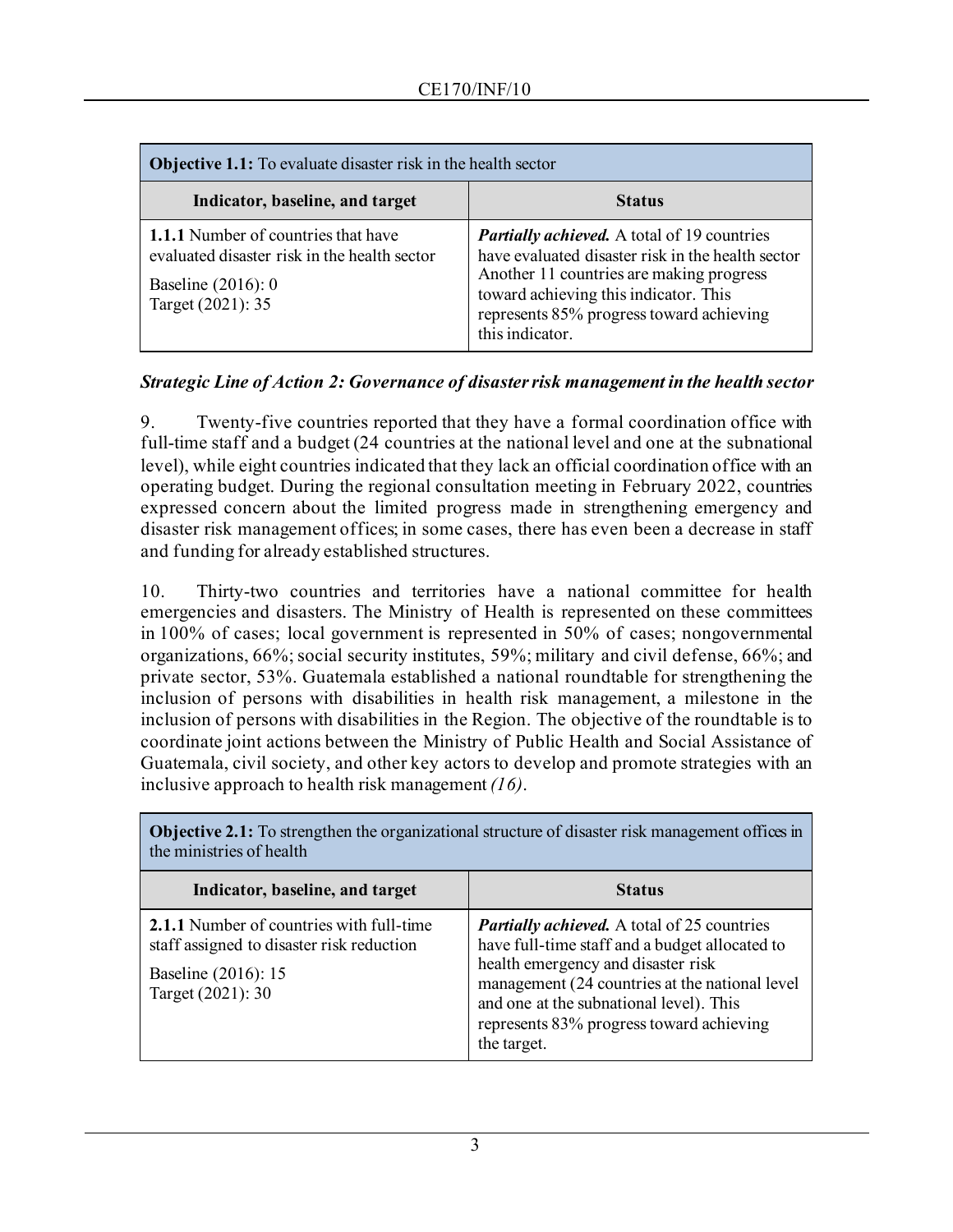| <b>Objective 2.2:</b> To promote country leadership in disaster risk management for health, fostering<br>sectoral and intersectoral work                                                                    |                                                                                                                                                                                                                                 |  |
|-------------------------------------------------------------------------------------------------------------------------------------------------------------------------------------------------------------|---------------------------------------------------------------------------------------------------------------------------------------------------------------------------------------------------------------------------------|--|
| Indicator, baseline, and target                                                                                                                                                                             | <b>Status</b>                                                                                                                                                                                                                   |  |
| <b>2.2.1</b> Number of countries that have a<br>sectoral mechanism for coordination,<br>implementation, and monitoring of disaster<br>risk management for health.<br>Baseline (2016): 9<br>Target (2021) 15 | <i>Exceeded.</i> A total of 32 countries have<br>a sectoral mechanism for coordination,<br>implementation, and monitoring of disaster<br>risk management for health One more is in<br>progress. This exceeds the target number. |  |

## *Strategic Action Line 3: Safe, smart hospitals*

11. Twenty-three countries reported that they have included the five criteria of the Safe Hospitals initiative and nine countries are in the process of including them. These 32 countries have reported actions to improve the security of integrated health service networks. [4](#page-3-0) Twenty-one countries have had inter-agency and multisectoral participation in the creation and operation of the safe hospitals program; 23 countries identified priorities for intervention in hospitals; 22 countries have guidelines, standards, and procedures for implementing the Safe Hospitals program at the national and subnational levels; and 17 countries have tools to monitor and evaluate the progress of the Safe Hospitals program. Nineteen countries are applying the Hospital Safety Index (HSI) *(17)*, and seven countries and territories report that they are in the process of implementing assessments. During the period of this plan of action, the second edition of the HSI (HSI-2) was published, the assessment tool was updated, and the self-instruction course on assessment of health facilities using the HSI-2 was implemented at the PAHO Virtual Campus for Public Health; as of 5 April 2022, 2670 people from nine countries and territories had passed the course.

12. Thirty-one countries and territories have considered adaptations to climate change in emergency and disaster reduction plans and programs in the health sector. Fifteen have implemented mitigation actions and measures for adaptation to climate change, and 16 report that they are in the process of implementing the Smart Hospitals initiative.[5](#page-3-1)

13. Since 2018, the evaluation-action methodology for disability inclusion in hospital disaster risk management (INGRID-H, Spanish acronym) has been developed and

<span id="page-3-0"></span><sup>&</sup>lt;sup>4</sup> The five criteria are:  $a$ ) implementation of assessments and monitoring of the probability that health facilities will continue to function in disaster situations;  $b$ ) inter-institutional and multisectoral participation in the creation and operation of the Safe Hospitals Program *c)*identification of priorities for intervention in hospitals; *d)* preparation of guidelines, standards, and procedures for implementing the Safe Hospitals program at the national and subnational levels. *e)* availability of tools to monitor and evaluate the progress of the Safe Hospitals program.

<span id="page-3-1"></span> $<sup>5</sup>$  The Smart Hospitals initiative focuses on improving the resilience of hospitals, strengthening structural and</sup> operational aspects, and providing green technologies that—in addition to reducing energy consumption and the carbon footprint of the health sector on the environment—provide hospitals with energy independence, allowing them to continue operating during emergencies and disasters.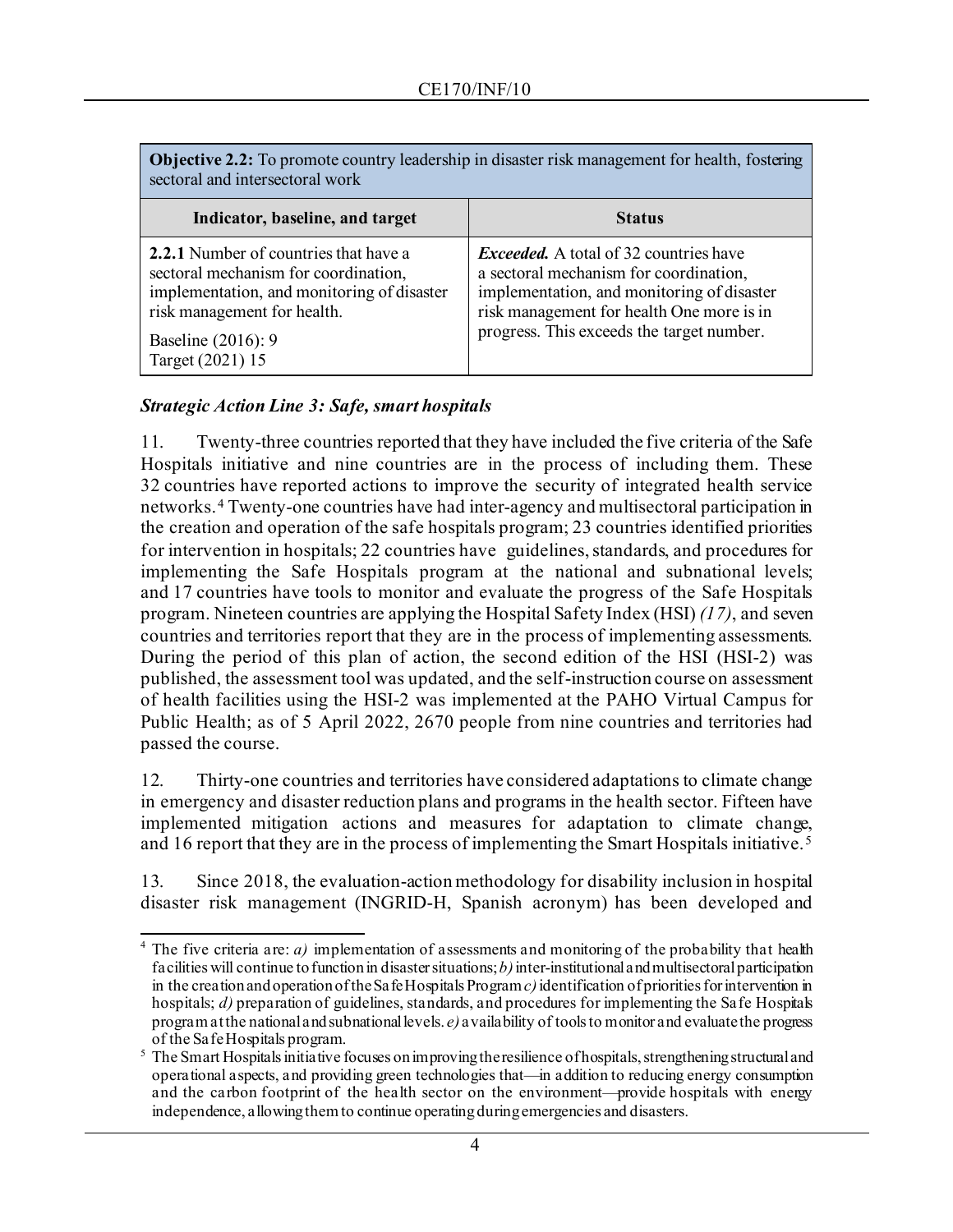implemented to improve the level of inclusion of people with disabilities in disaster risk management in the health sector, particularly in hospital preparedness and response to emergencies and disasters *(18)*. Chile, Ecuador, Guatemala, Honduras, Nicaragua, Panama, and Peru have implemented the INGRID-H methodology in a total of 33 hospitals.

**Objective 3.1:** To improve the security of integrated health services networks through the application of safe hospital criteria in the planning, design, construction, and operation of these services

| Indicator, baseline, and target                                                                                                                                                                | <b>Status</b>                                                                                                                                                                                                                                                                        |
|------------------------------------------------------------------------------------------------------------------------------------------------------------------------------------------------|--------------------------------------------------------------------------------------------------------------------------------------------------------------------------------------------------------------------------------------------------------------------------------------|
| <b>3.1.1</b> Number of countries that include safe<br>hospital criteria in the planning, design,<br>construction, and operation of health services<br>Baseline (2016): 28<br>Target (2021): 35 | <b>Partially achieved.</b> A total of 23 countries<br>have included safe hospital criteria in the<br>planning, design, construction, and operation<br>of health services, and nine countries are in<br>the implementation process. This represents<br>91% achievement of the target. |

**Objective 3.2:** To improve the security of integrated health services networks through the development and application of criteria to address climate change through both adaptation and mitigation in the planning, design, construction, and operation of these services

| Indicator, baseline, and target                        | <b>Status</b>                                                                                      |
|--------------------------------------------------------|----------------------------------------------------------------------------------------------------|
| <b>3.2.1</b> Number of countries that include criteria | <i>Achieved.</i> A total of 15 countries are                                                       |
| for disaster mitigation and for adaptation to          | implementing activities in health facilities to                                                    |
| climate change in the planning, design,                | mitigate disaster risk, as well as measures to                                                     |
| construction, and operation of health services         | adapt to climate change. Another 16 report                                                         |
| Baseline (2016): 2<br>Target (2021) 15                 | that they are in the implementation process.<br>This represents 100% achievement of<br>the target. |

## *Strategic Line of Action 4: Health sector capacity for disaster preparedness, response, and recovery*

14. Thirty-three countries have a plan that guides and coordinates the multi-hazard national response to health emergencies and disasters, 21 countries have updated their plan in the last two years, and six countries are testing them for updating. A total of 32 countries report having an emergency operations center (30 of them are operational and two are being activated). Twenty-six countries have a national emergency response team in the multidisciplinary health sector.

15. Twenty-five countries have a logistics and supply system to support disaster response in the health sector. This has helped improve the efficiency of emergency and disaster response in this area, with benefits in relation to disasters caused by hydrometeorological events and during the COVID-19 pandemic. Five countries are in the implementation process. Seven countries have a training program in the Humanitarian Supply Management System/Logistics Support System (SUMA/LSS).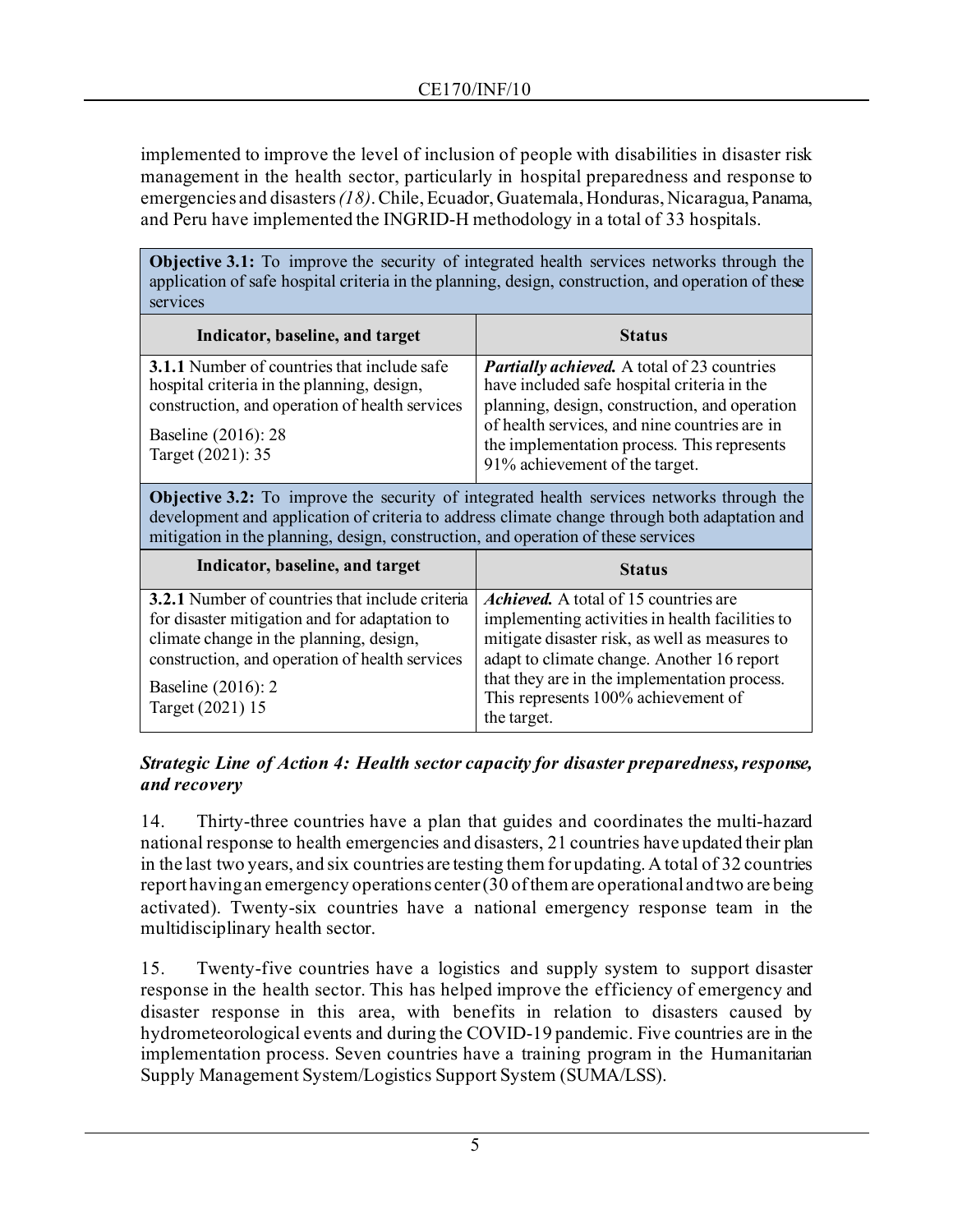16. Thirty-three countries and territories have established training programs on hospital planning for disasters, focusing on different aspects: epidemiological surveillance (28 countries), drinking water (13 countries), mental health (26 countries), corpse management (18 countries), damage assessment and needs analysis (18 countries), coordination of humanitarian assistance (19 countries), chemical emergencies (13 countries), incident management system (20 countries), risk communication (20 countries), and early warning and surveillance (21 countries).

**Objective 4.1:** To strengthen health sector capacity for emergency and disaster response and early recovery

| Indicator, baseline, and target                                                                                                                                         | <b>Status</b>                                                                                                                                                                                                                                  |
|-------------------------------------------------------------------------------------------------------------------------------------------------------------------------|------------------------------------------------------------------------------------------------------------------------------------------------------------------------------------------------------------------------------------------------|
| 4.1.1 Number of countries that have tested<br>plans and procedures for emergency and<br>disaster response and early recovery<br>Baseline (2016): 6<br>Target (2021): 35 | Achieved. A total of 33 countries have tested<br>plans and procedures for emergency and<br>disaster response and early recovery,<br>and six countries are testing their plans.<br>This represents 94% progress toward achieving<br>the target. |

## **Lessons learned**

17. The health sector needs to integrate sustainable development as a strategic line of disaster risk management. The exchange of experiences, intersectoral cooperation strategies, and shared information management systems has proven to be one of the main strengths derived from implementation of the plan of action. The COVID-19 pandemic has underlined the need to increase the capacities of health systems and health facilities, and to improve operations within a services network in order to achieve a more efficient response to multiple hazards.

#### **Measures needed to improve the situation**

- 18. The following actions are presented for consideration by the Member States:
- a) In order to increase knowledge about disaster risks, it is necessary to implement a standardized methodology for strategic assessment of disaster risk in the health sector. This will make it possible to identify and prioritize risks to facilitate the planning process.
- b) Health sector governance needs to be strengthened through a national program with an office or unit that coordinates actions with other programs, both within the health authority itself and with other sectors. It is necessary to strengthen the structure through training, continuous education, and recruitment of human resources. International cooperation mechanisms are needed in order to exchange information and share resources to achieve objectives.
- c) The Safe Hospitals initiative is a strategy that has promoted the improvement of hospital safety in order to have health facilities whose services remain accessible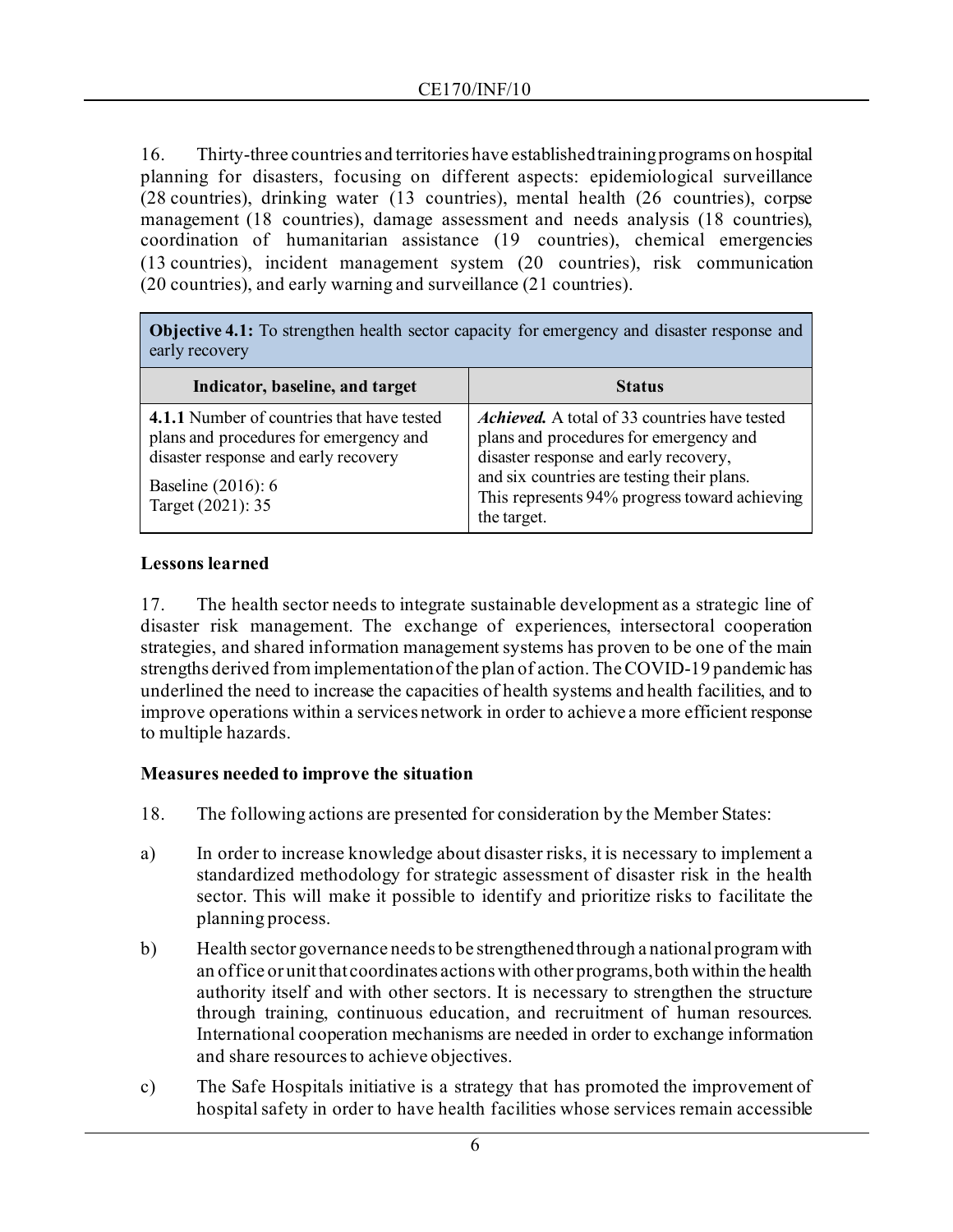and can operate at their maximum installed capacity and rely on their own infrastructure in emergency and disaster situations. Within the framework of current developments and the new challenges that the pandemic has presented, it is necessary to move toward a framework of hospital resilience that includes training for evaluators of the new hospital safety index (HSI-2), strengthening the program's structure in more countries, and receiving information on the interventions carried out.

d) Dissemination and implementation of the multi-hazard response framework for the health sector should be strengthened in order to design, test, and update response plans, following specific plans and standardized operating procedures to progressively operationalize them. This will allow the national and subnational levels to respond more efficiently during emergencies and disasters.

## **Action by the Executive Committee**

19. The Executive Committee is invited to take note of this report and provide any comments it deems pertinent.

# **References**

- 1. Pan American Health Organization. Plan of Action for Disaster Risk Reduction 2016-2021 [Internet]. 55th Directing Council of PAHO, 68th session of the Regional Committee of WHO for the Americas; 26-30 September 2016; Washington, DC. Washington, DC: PAHO; 2016 (Document CD55/17, Rev. 1) [cited 5 February 2022]. Available from: <https://www.paho.org/hq/dmdocuments/2016/CD55-17-e.pdf>.
- 2. Pan American Health Organization. Plan of Action for Disaster Risk Reduction 2016-2021 [Internet]. 55th Directing Council of PAHO, 68th session of the Regional Committee of WHO for the Americas; 26-30 September 2016; Washington, DC. Washington, DC: PAHO; 2016 (Resolution CD55.R10) [cited 5 February 2022]. Available from: <https://www.paho.org/hq/dmdocuments/2016/CD55-R10-e.pdf>.
- 3. Pan American Health Organization. Report of the End-of-Biennium Assessment of the PAHO Program and Budget 2018–2019 / Final Report on the Implementation on the Implementation of the PAHO Strategic Plan 2014–2019 [Internet]. 58th Directing Council of PAHO, 72nd session of the Regional Committee of WHO for the Americas; 28-29 September 2020; virtual session. Washington, DC: PAHO; 2020 (Document CD58/5, Add. I) [cited 1 March 2022]. Available from: https://www.paho.org/en/documents/cd585-add-i-report-end-biennium-assessmentpaho-program-and-budget-2018-2019final-report.
- 4. EM-DAT: The Emergency Events Database [Internet]. Brussels (Belgium): Centre for Research on the Epidemiology of Disasters (Université Catholique de Louvain); c2009 [cited 25 February 2022]. Available from: [www.emdat.be](http://www.emdat.be/).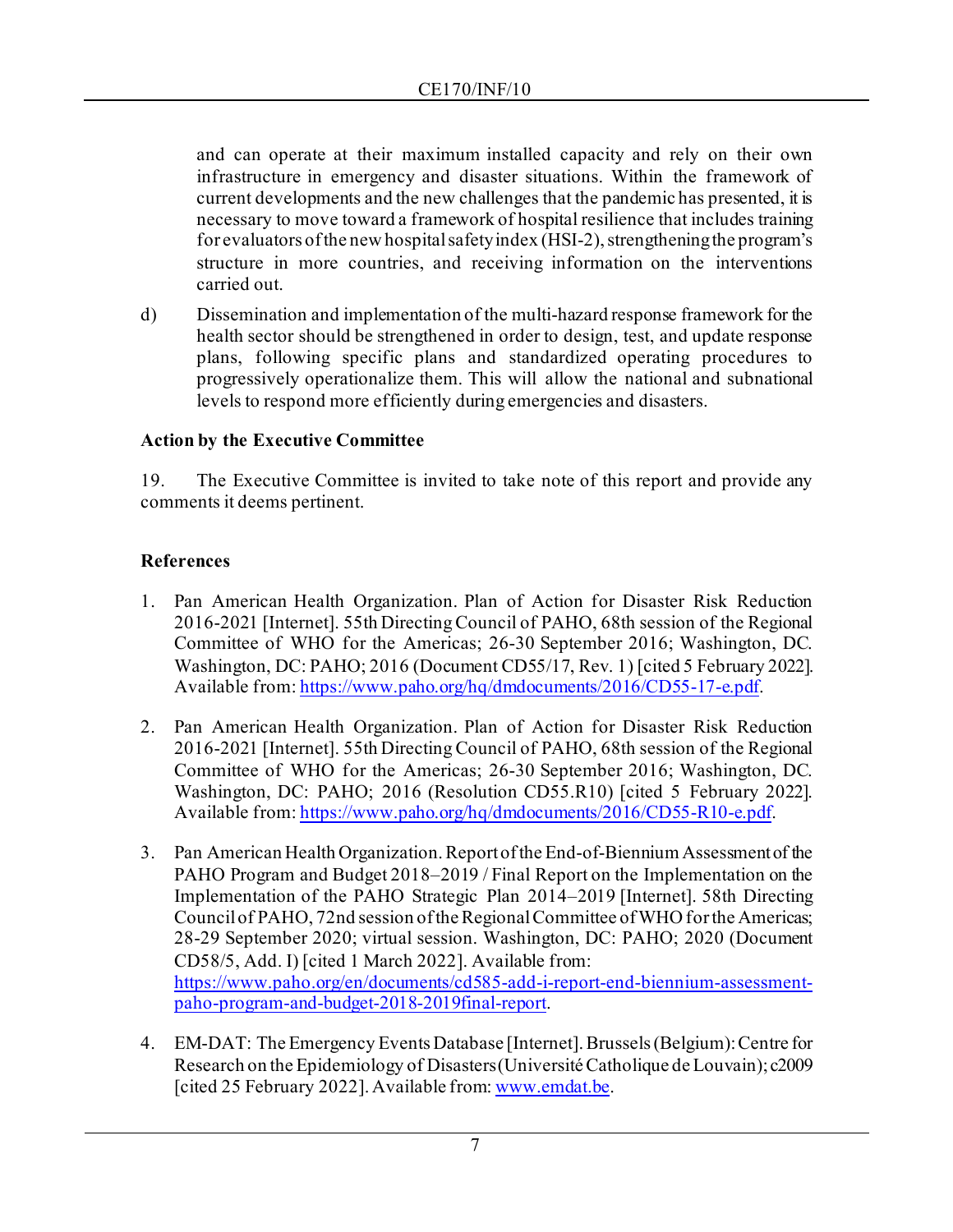- 5. World Health Organization [Internet]. Geneva (Switzerland): WHO; c2022. WHO Collaborating Centers [cited 2 February 2022]. Available from: https://www.who.int/about/collaboration/collaborating-centres.
- 6. Evidence Aid [Internet]. Weymouth (United Kingdom): Evidence Aid. Resilient Health Systems [cited 2 February 2022]. Available from: <https://evidenceaid.org/evidence/resilient-health-systems/?p=108352&language=en>.
- 7. United Nations. Sendai Framework for Disaster Risk Reduction 2015-2030 [Internet]. Sixty-ninth session of the United Nations General Assembly; 17 September 2014 to 14 September 2015; New York. New York: United Nations; 2015 (Document A/RES/69/283) [cited 19 February 2022]. Available from: <https://undocs.org/en/A/RES/69/283>.
- 8. Latin American and Caribbean Network for Inclusive Disaster Risk Reduction and Disability (GIRDD-LAC Network) [Internet]. GIRDD; c2018 [cited 19 February 2022]. Available from[: https://desastresydiscapacidad.net/en/network](https://desastresydiscapacidad.net/en/network).
- 9. Indigenous Knowledge and Disaster Risk Reduction Network [Internet]. Indigenous Knowledge and Disaster Risk Reduction Network; c2020 [cited 19 February 2022]. Available from[: https://indigenousdrr.org/index.php/en/the-network](https://indigenousdrr.org/index.php/en/the-network).
- 10. Pan American Health Organization. Guidance Note on Health Disaster Risk Management with Indigenous Peoples [Internet]. Washington, DC: PAHO; 2019 [cited 2 February 2022]. Available from: <https://iris.paho.org/handle/10665.2/51383>.
- 11. Pan American Health Organization. Improving Health Disaster Risk Management with Indigenous Peoples: Methodology for Simulation Exercises using Parallel Perspectives [Internet]. Washington, DC: PAHO; 2019 [cited 2 February 2022]. Available from[: https://iris.paho.org/handle/10665.2/51514](https://iris.paho.org/handle/10665.2/51514).
- 12. Pan American Health Organization. Key Considerations for Integrating Gender Equality into Health Emergency and Disaster Response: COVID-19 [Internet]. Washington, DC: PAHO; 2020 [cited 3 February 2022]. Available from: https://iris.paho.org/handle/10665.2/52247.
- 13. World Health Organization. Strategic Tool for Assessing Risks: A comprehensive toolkit for all-hazards health emergency risk assessment [Internet]. Geneva (Switzerland): WHO; 2021 [cited 3 February 2022]. Available from: https://www.who.int/publications/i/item/9789240036086.
- 14. Pan American Health Organization. Preparedness Index for Health Emergencies and Disasters [Internet]. Washington, DC: PAHO; 2019 [cited 3 February 2022]. Available from: <https://iris.paho.org/handle/10665.2/51449>.